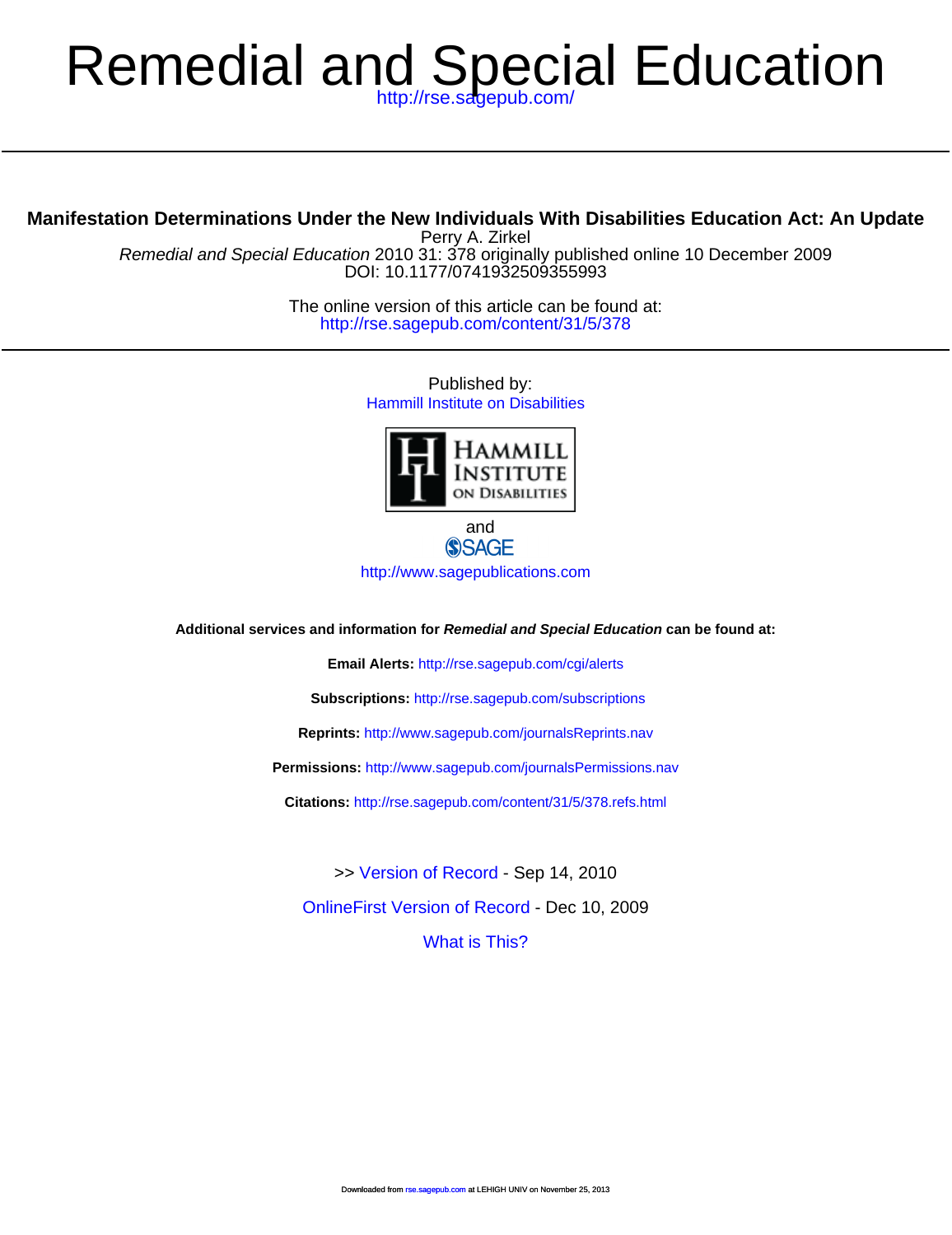# **Manifestation Determinations Under the New Individuals With Disabilities Education Act An Update**

Perry A. Zirkel *Lehigh University, Bethlehem, PA* **Remedial and Special Education** Volume 31 Number 5 September/October 2010 378-384 © 2010 Hammill Institute on Disabilities 10.1177/0741932509355993 http://rase.sagepub.com hosted at http://online.sagepub.com

This article provides an update of a previous analysis of the case law concerning manifestation determinations culminating in the revised pertinent provisions of the Individuals with Disabilities Education Act (IDEA) 2004. Specifically, the update consists of a synthesis of the legislative history, Office of Special Education Programs interpretations, and published hearing and review officer and court decisions that provide legal guidance as to the application of the manifestation provisions of IDEA 2004 and its 2006 regulations. The results reveal that thus far (a) the hearing and review officer and court decisions applying the new, causality criteria have continued at a higher but still modest rate (i.e., frequency per year) as the case law under the prior criteria; (b) the conduct in question remained focused primarily on drugs and, in various forms, violence; (c) specific learning disability and other health impairment (attention-deficit/hyperactivity disorder) continued to predominate as the disabilities at issue, but the *Diagnostic and Statistical Manual of Mental Disorders* diagnosis of oppositional defiant disorder became more frequent than in the prior case law; (d) the only new notable decisional factor was burden of proof; (e) the outcomes of the new case law has, with an unexpected but limited reduction, continued to predominate in favor of determinations that the child's disciplined conduct was not a manifestation of the child's disability; and (f) procedural issues have played a limited role in terms of reversing such district manifestation determinations.

#### *Keywords: law; special education; discipline*

The special safeguards and standards under the Individuals With Disabilities Education Act, or IDEA, for disciplinary "removals," or suspensions and expulsions, are complicated and controversial. The manifestationdetermination, or M-D, requirement plays a pivotal role in this special framework (Zirkel, 2003), which represents a compromise between the competing interests of "zero reject" for students with disabilities and "zero tolerance" for safety-threatening behavior (Zirkel, 2007, p. 445). The 1997 amendments of the IDEA codified the framework, and the 2004 amendments of the IDEA adjusted it toward the zero-tolerance direction, particularly in the specifications for the M-D requirement. "The obvious goal of the statutory change [in 2004]," according to Weber (2006), "is to diminish the number of cases in which the school district must find that the behavior was a manifestation of the disability" (p. 36).

Previous articles in the professional literature do not extend to the Office of Special Education Programs (OSEP) and case law interpretations of the adjusted M-D provisions. For example, Osborne and Russo (2005) canvassed

the then-proposed IDEA regulations for IDEA 2004 specific to M-D and a sample of the pertinent case law under the previous versions of the IDEA. More recently, Arnberger and Shoop (2006) synthesized eight published hearing and review officer decisions in M-D cases from 2005; however, all of them had arisen under IDEA 1997, and M-D was only indirectly at issue in five of them. The most comprehensive previous article (Zirkel, 2006b) traced the application of the M-D criteria in the published case law under IDEA 1997 and the subsequent adjustments in the M-D provisions in IDEA 2004 and its 2006 regulations.

The predecessor article (Zirkel, 2006b)—noting that the special education literature has tended to provide best practice, but often without clear differentiation from the legal requirements, for M-Ds—filled various gaps. First, it provided a tabular analysis of the hearing and review officer and the court decisions prior to IDEA 2004, finding

**Author's Note:** Please address correspondence to Perry A. Zirkel, Lehigh University, College of Education, 111 Research Dr., Bethlehem, PA [18015](http://rse.sagepub.com/)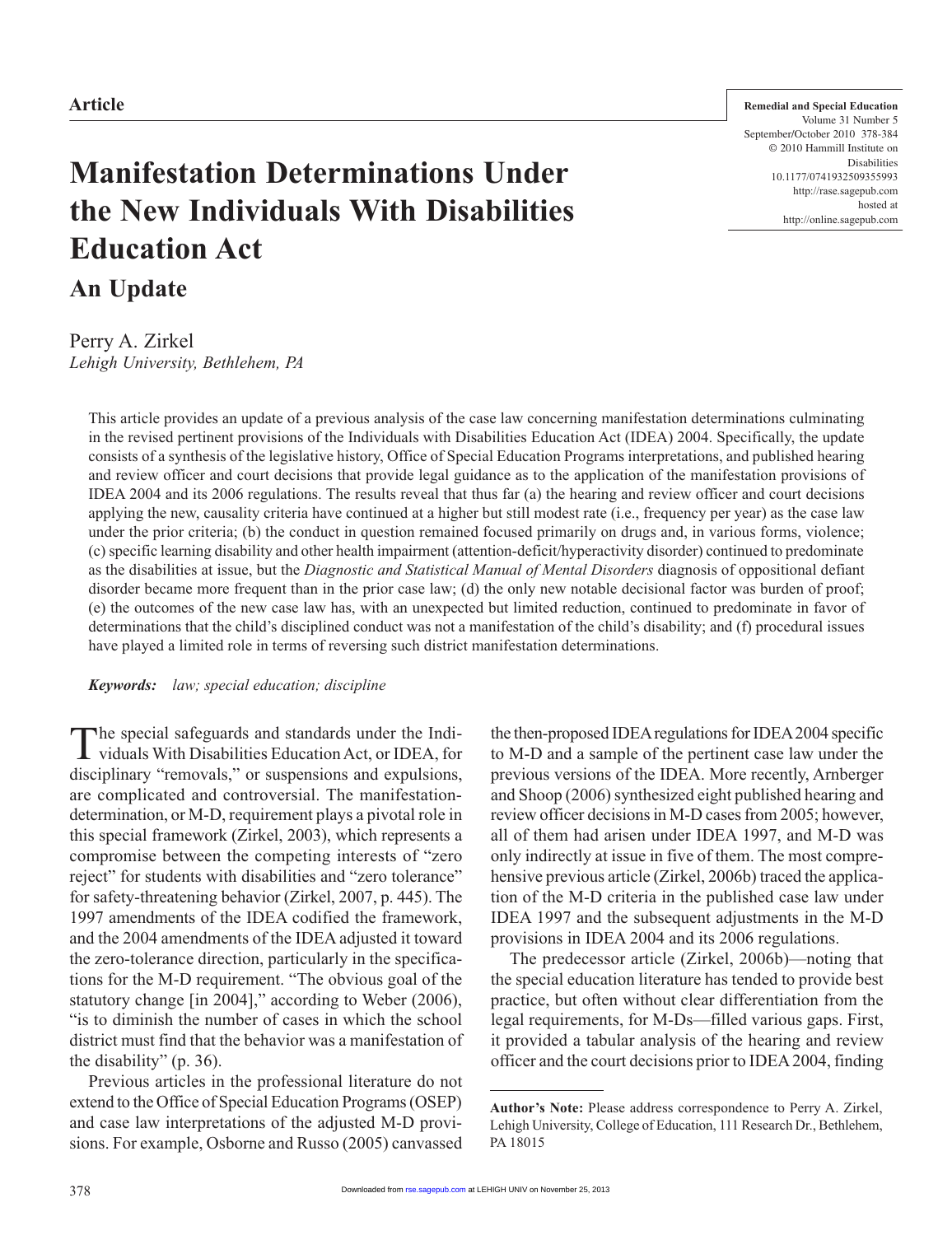that the outcome of 74% of the 53 cases, which averaged 2 per year, was a "no" answer to the M-D. Second, within the prior case law, the article traced the primary, causal criterion in the new IDEA to the Ninth Circuit's foundational decision in *Doe v. Maher* (1986), which formulated the standard as "conduct that is caused by, or has a direct and substantial relationship to, the child's [disability]" (p. 1480 n.8) and which added this clarifying guidance:

[The child's] conduct is covered by this definition only if the [disability] significantly impairs the child's behavioral controls. . . . It does not embrace conduct that bears only an attenuated relationship to the child's [disability]. An example of such attenuated conduct would be a case where a child's physical [disability] results in his loss of selfesteem, and the child consciously misbehaves to gain the attention, or win the approval of his peers. (p. 1480 n.8)

Third, the predecessor piece provided the echoing guidance from the legislative history from the conference committee that resolved the differences between the House and Senate versions of IDEA 2004:

The Conferees intend that in order to determine that the conduct in question was a manifestation of the child's disability, the local educational agency, the parent and the relevant members of the IEP team must determine the conduct in question be the direct result . . . not an attenuated association, such as low self-esteem, to the child's disability. (H.R. Conf. Rep. No. 108-779, 2004, pp. 224–225)

The conferees also clarified that the manifestation be careful and thorough, including any extraordinary circumstances, as follows:

The manifestation determination will analyze the child's behavior as demonstrated across settings and across time when determining whether the conduct in question is a direct result of the disability. (H.R. Conf. Rep., 2004, p. 225).

Finally, the earlier article's immediate predecessor (Zirkel, 2006c) is the source of the template for a practical M-D form—replicated herein as Figure 1—to be customized at the local district level. The central part of the form consists of the two new causality criteria—one general to the disability–conduct relationship and the alternative specific to lack of individualized education program (IEP) implementation.

This update adds (a) the OSEP interpretations that may be integrated in or serve as a supplement to the M-D form and (b) the applications of the new M-D provisions that show the frequency and outcomes of the case law to date.

### **OSEP Interpretations**

The U.S. Department of Education's OSEP provided additional guidance in successive sources. First, in its interpretive comments accompanying the originally proposed version of the 2006 regulations, the department acknowledged the zero-tolerance emphasis on "a school environment that is safer, more orderly, and more conducive to learning" (U.S. Department of Education, 2005, p. 35,823) in providing this prediction:

It is reasonable to expect an overall increase in the number of [M-D] reviews as school personnel take advantage of the streamlined process to pursue disciplinary actions against those students with disabilities who commit serious violations of student codes of conduct. Even more importantly, the changes in the law would make it less difficult for review team members to conclude that the behavior in question is not a manifestation of the child's disability, enabling school personnel to apply disciplinary sanctions in more cases involving children with disabilities. (p. 35,823)

Next, in its commentary accompanying the final version of the IDEA regulations, the department clarified that (a) the two new causality-based criteria supplant, not supplement, the previous criteria concerning the appropriateness of the IEP and the disability effects in terms of control and consequences (U.S. Department of Education, 2006, pp. 46,719–46,720); (b) the revised criteria are "broad and flexible, and would include such inter-related and individual challenges associated with many disabilities" (p. 46,720); (c) the M-D provisions represent a "simplified, common sense . . . process" intended for a case-by-case application (p. 46,720); and (d) the "concept of burden of proof" is not applicable to the school-level M-D, rather resting on the party filing for a due process hearing to challenge it (pp. 46,723–46,724).

### **New Case Law**

Inasmuch as several states have not yet made available all of their hearing and review officer decisions on the Internet, even for the most recent years, the source was—as in the previous pertinent studies—the specialized publication the Individuals With Disabilities Education Law Reports (IDELR) and the major electronic databases, Westlaw and Lexis. The two-step method for the search was (a) to use both the IDELR topical index, which classifies M-D cases under "discipline—relationship between misconduct and disability," and the two electronic databases,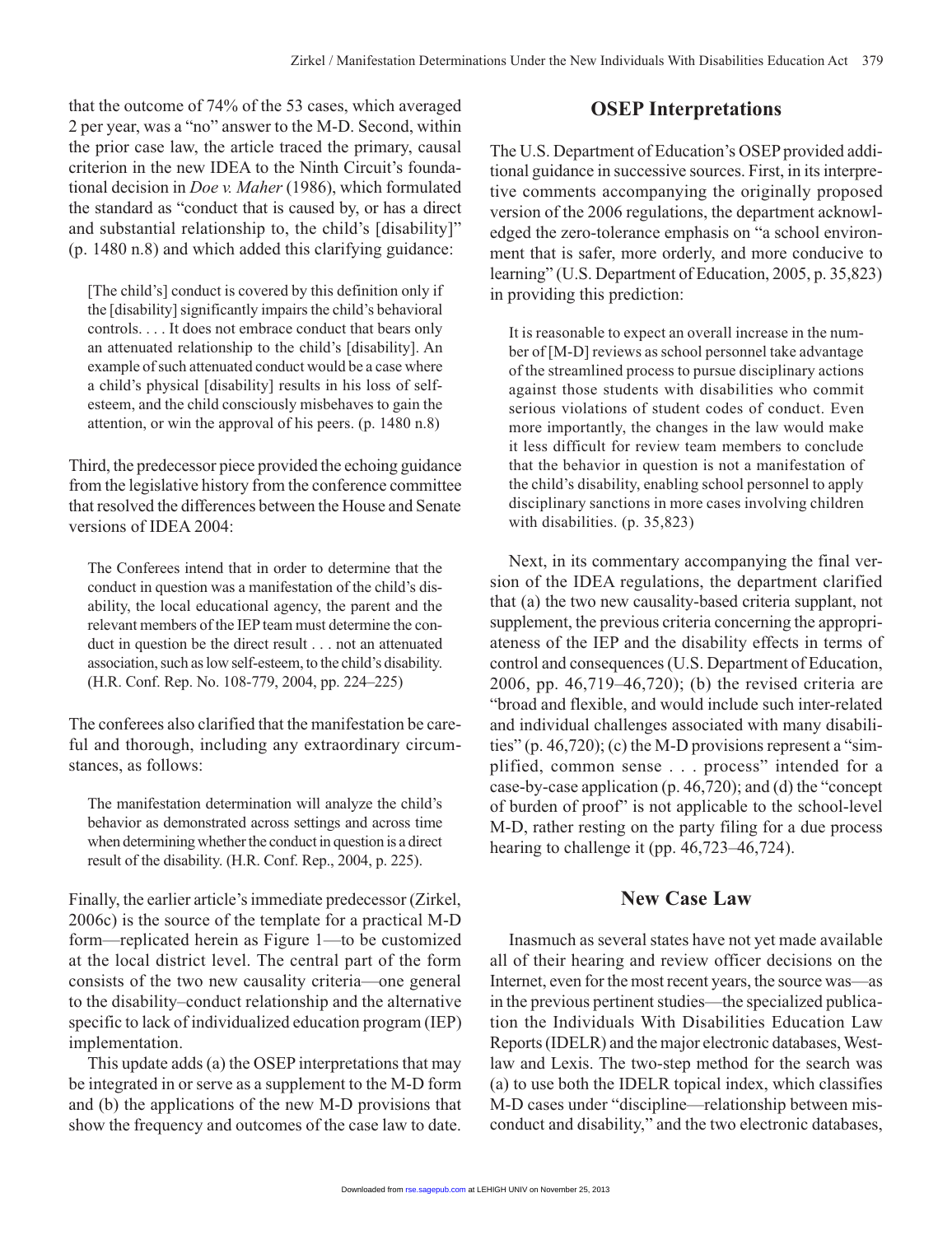**Figure 1 Manifestation determination checklist**

| Child's Name:                                                                                                                                                                              |            | Date:          |
|--------------------------------------------------------------------------------------------------------------------------------------------------------------------------------------------|------------|----------------|
| Disciplinary Behavior (i.e., "conduct in question"):                                                                                                                                       |            |                |
| PERSONS PRESENT:                                                                                                                                                                           |            |                |
| Relevant members of the IEP team including:                                                                                                                                                |            |                |
| the parent                                                                                                                                                                                 |            |                |
| the local educational agency representative                                                                                                                                                |            |                |
| others determined by the parent and the local education agency:                                                                                                                            |            |                |
|                                                                                                                                                                                            |            |                |
| the control of the control of the control of the control of the control of<br>the control of the control of the control of the control of the control of                                   |            |                |
|                                                                                                                                                                                            |            |                |
| <b>SOURCES OF DATA:</b>                                                                                                                                                                    |            |                |
|                                                                                                                                                                                            |            |                |
| All relevant information in the student's file, including:                                                                                                                                 |            |                |
| __ relevant information from the parents                                                                                                                                                   |            |                |
| teacher observations of the child                                                                                                                                                          |            |                |
|                                                                                                                                                                                            |            |                |
| the child's IEP                                                                                                                                                                            |            |                |
| other:                                                                                                                                                                                     |            |                |
| CRITERIA:                                                                                                                                                                                  |            |                |
|                                                                                                                                                                                            |            |                |
| 1. Was the disciplinary behavior caused by, or did it have a direct                                                                                                                        | <b>YES</b> | NO.            |
| and substantial relationship to, the child's disability?                                                                                                                                   |            |                |
| 2. Was the disciplinary behavior a direct result of the local                                                                                                                              |            |                |
| educational agency's failure to implement the IEP?                                                                                                                                         | <b>YES</b> | N <sub>O</sub> |
|                                                                                                                                                                                            |            |                |
| If the answer to either of these two questions is YES, then the determination is that the<br>disciplinary behavior is a manifestation of the child's disability. On the other hand, if the |            |                |

Source: Zirkel (2006c).

with the search term being *manifestation determination*, for the period 2005 to present and (b) to examine each of the resulting hearing and review officer and court decisions to determine whether it specifically addressed the application of the new IDEA criteria and procedures. The major exclusions were M-D cases (a) decided under § 504 (e.g., *Centennial School District v. Phil L.*, 2008); (b) based on technical grounds, such as whether the parent lacked standing to file suit for a particular remedy (e.g., *L.K. v. North Carolina State Board of Education*, 2008) or had exhausted the IDEA administrative procedures (e.g., *R.T. v. Southeastern York County School District*, 2007); or (c) addressing

closely related but distinguishable issues, such as the hearing officer's remedial authority (e.g., *District of Columbia v. Doe*, 2008).

The results are in Table 1, which covers all of the published hearing and review officer and court decisions that apply the new M-D provisions of IDEA 2004. The first column of the table provides the abbreviated name of the decision; the full citation is provided in the reference list. The court decision listed in bold is because of its weightier legal level than hearing or review officer decisions. The second column lists the jurisdiction, with the official abbreviations of the court (e.g., "E.D. Va." signifying the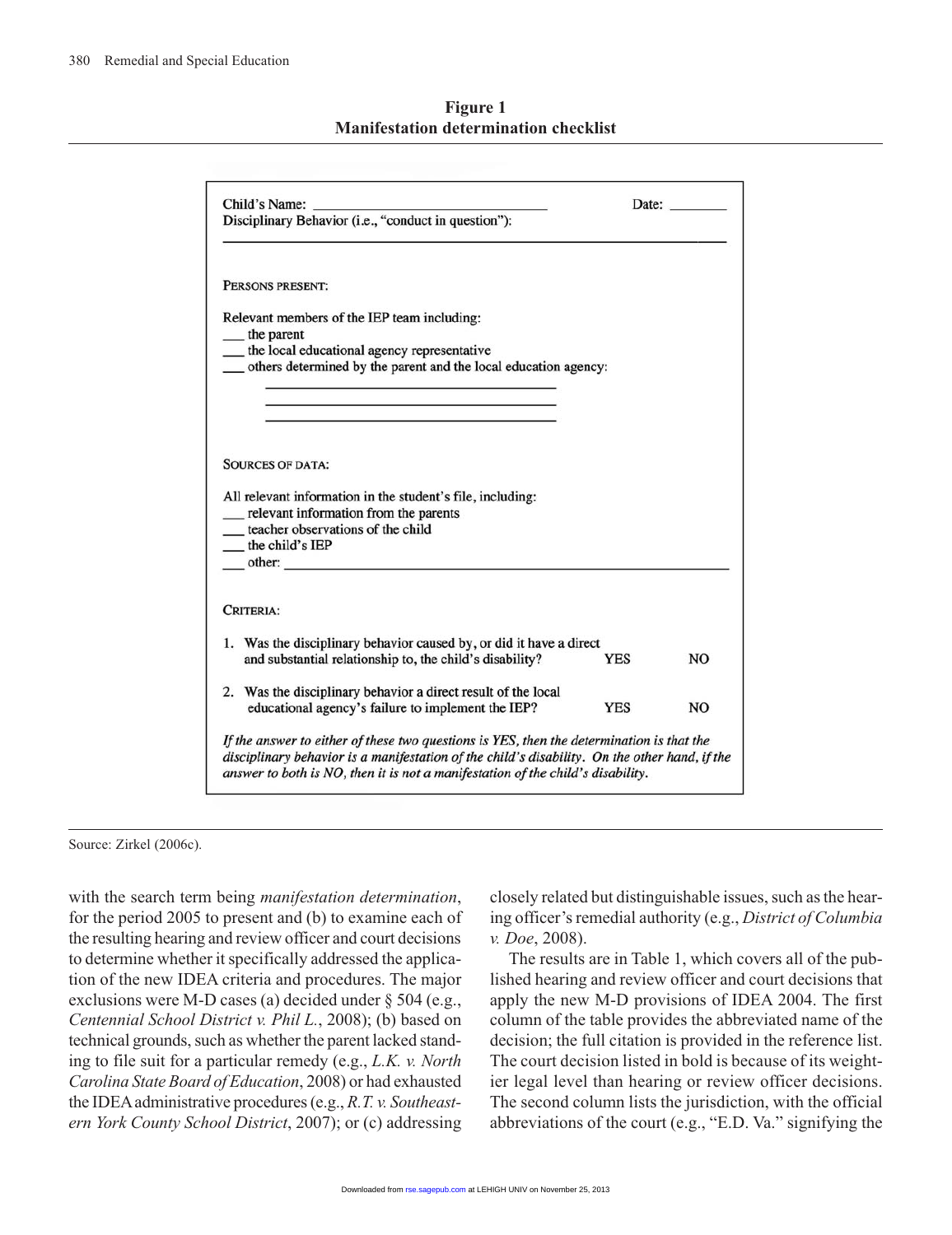| Case Name                             | Jurisdiction, Date   | Disability                              | Conduct               | Crit. 1 | Crit. 2           | Outcome        | Comment                                                                                                                                                                              |
|---------------------------------------|----------------------|-----------------------------------------|-----------------------|---------|-------------------|----------------|--------------------------------------------------------------------------------------------------------------------------------------------------------------------------------------|
| Okemos                                | Mich. SEA 3/6/06     | SLD + OHI<br>(AD/HD)                    | Drugs                 | No      |                   | N <sub>O</sub> | • District staff > parents' expert<br>Legislative history (attenuation)<br>Not impulsive                                                                                             |
| Muskegon                              | Mich. SEA<br>5/18/06 | <b>SLD</b>                              | Fight                 | No      |                   | N <sub>O</sub> | Burden of proof (on parents)<br>Deliberate action                                                                                                                                    |
| <i>Baltimore</i><br>County            | Md. SEA 5/25/06      | ED                                      | Drugs                 | No      | (N <sub>0</sub> ) | N <sub>O</sub> | Burden of proof on parents<br>$\bullet$<br>ED not automatic but $>$ DSM<br>$\bullet$<br>diagnosis (bipolar disorder)<br>District staff > parents' expert<br>$\bullet$                |
| Madison City                          | Ala. SEA 11/3/06     | <b>SLD</b>                              | Weapon                | No      |                   | N <sub>O</sub> | Lack of prior incidents<br>Procedural compliance + FBA effort<br>$\bullet$                                                                                                           |
| <b>MaST</b>                           | Pa. SEA 12/26/06     | $SLD + AD/$<br>HD                       | Weapon                | No      | No                | N <sub>O</sub> | Burden of proof—open question<br>Deliberate action<br>$\bullet$<br>Unweighty DSM diagnoses                                                                                           |
| Philadelphia                          | Pa. SEA 1/10/07      | ED<br>(including)<br>ODD)               | Trespass<br>$+$ theft | Yes     |                   | <b>YES</b>     | Procedural violations<br>Doe v. Maher + "but for" analogy<br>Previous pattern-need for attention                                                                                     |
| Swansea                               | Mass. SEA 4/4/07     | $SLD + AD/$<br>$HD + ODD$               | Assault               | Yes     |                   | <b>YES</b>     | Assistant principal compounded<br>causation<br>Parent expert > district staff                                                                                                        |
| Fulton<br>County                      | Ga. SEA 7/11/07      | OHI (AD/<br>$HD + ODD$                  | Threat                | Yes?    |                   | YES?           | IEP provisions $\rightarrow$ relevance of ODD<br>Remand for new M-D                                                                                                                  |
| Lancaster                             | Cal. SEA 8/28/07     | <b>SLD</b>                              | Drugs                 | No      |                   | N <sub>O</sub> | Knowledgeable school psychologist<br>$\bullet$<br>Legislative history (across times or<br>$\bullet$<br>settings)                                                                     |
| South Lyon                            | Mich. SEA<br>4/11/08 | $ED + OHI$<br>$(AD/HD+)$                | Drugs?                | Yes     |                   | <b>YES</b>     | Distinguishable conduct<br>Impulsivity + bad judgment<br>٠<br>Reliance on pre-IDEA 2004 cases                                                                                        |
| Fitzgerald                            | E.D. Va. 5/23/08     | ED<br>(including<br>AD/HD,<br>ODD, OCD) | Weapon                | No      |                   | N <sub>O</sub> | Procedural compliance<br>Bad decision > impulsivity<br>$\bullet$<br>School psychologist's testimony<br>$\bullet$                                                                     |
| Manteca                               | Cal. SEA 6/27/08     | TBI                                     | Assault               | Yes     |                   | <b>YES</b>     | Parent's psychiatric expert testified<br>that PTSD (because of sexual assault)<br>and depression (irritability) caused<br>the student to kick sexually harassing<br>boy in the groin |
| In re Student<br>with a<br>Disability | Va. SEA 8/13/08      | ED                                      | Assault               | No      |                   | N <sub>O</sub> | Burden of proof on parents<br>$\bullet$                                                                                                                                              |
| Elk Grove                             | Cal. SEA 1/14/09     | $AD/HD+$                                | Threat                | No      |                   | N <sub>O</sub> | • School psychologist's testimony                                                                                                                                                    |

| <b>Table 1</b>                                                                                         |
|--------------------------------------------------------------------------------------------------------|
| Manifestation Determination Case Law Under the Individuals With Disabilities Education Act (IDEA) 2004 |

Note: SLD = specific learning disability; OHI = other health impairment; AD/HD = attention-deficit/hyperactivity disorder; ED = emotional disturbance; *DSM* = *Diagnostic and Statistical Manual of Mental Disorders*; FBA = functional behavioral assessment; ODD = oppositional defiante disorder; IEP = individualized education program; M-D = manifestation-determination; OCD = obsessive-compulsive disorder; TBI = traumatic brain injury; PTSD = posttraumatic stress disorder.

federal district court in eastern Virginia) and with "SEA" designating hearing or review officer decisions. The second column also provides the date of the decision because the table sequences the cases in chronological order; earlier rulings at lower levels are not included, and subsequent rulings on other grounds are included only in the

reference-list citations. The third column specifies the child's IDEA disability classification according to the following abbreviations:  $ED =$  emotional disturbance,  $OHI = other health impairment, SLD = specific learning$ disability, and TBI = traumatic brain injury. In addition, because of their prevalence in the cases, the *Diagnostic*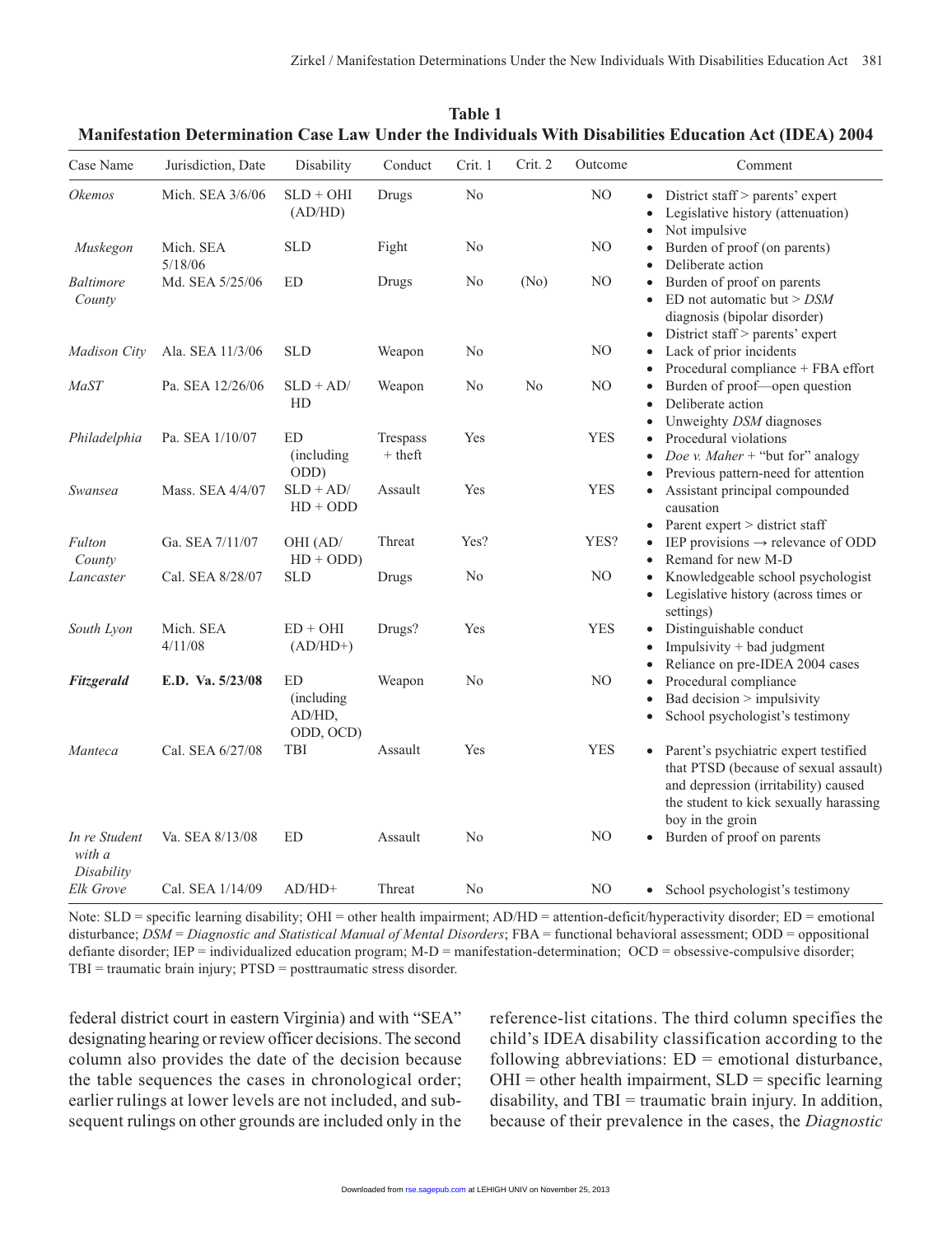*and Statistical Manual of Mental Disorders* (*DSM-IV*; American Psychiatric Association, 1994) classifications of attention-deficit/hyperactivity disorder (AD/HD), obsessive-compulsive disorder (OCD), and oppositional defiante disorder (ODD) are also included. Parentheses indicate cited diagnoses for the IDEA disability classification. The "conduct" column broadly categorizes the conduct that triggered the disciplinary change in placement, such as drugs or fighting. The columns designated "crit. 1" and "crit. 2" list the case outcomes for the two respective causal criteria in IDEA 2004, the first concerning the disability–conduct connection and the second concerning the alternate and narrower implementation criterion. In each case, the district's answers for both criteria had been no, thus causing the parental challenge and the ultimate impartial decisions. Here, the entries are the hearing and review officer's or judge's decision of yes or no, with parentheticals for inferred answers and blanks for cases where the decision did not at all address the criterion. The "outcome" column designates the hearing and review officer's or court's ultimate overall decision as to manifestation determination—"YES" or "NO." Again parenthetical entries indicate information inferred from rather than explicit in the published opinion. In each case, the parent was challenging the team's determination of a negative M-D; thus, a "YES" represents an overruling of the district's position. Finally, the "comments" column summarizes notable contributing factors (previous incidents) or sources (e.g., legislative history) noted in the legal conclusions of the decision.

An examination of Table 1 reveals that the frequency of the decisions thus far has been approximately four per year and that approximately 65% of the outcomes have been a NO answer to the M-D. The partial outcome of the Fulton County case (2007) accounted for the approximated 65% outcome ratio for the 14 decisions; the hearing officer reversed the district's determination but remanded the matter back to the M-D team to redo the process rather than dictating a YES answer. The jurisdictions of the 14 cases tended to scatter throughout the country. Moreover, the leading disability classification was SLD, with close seconds being AD/HD, which the IDEA regulations expressly include under OHI, and ODD, which the IDEA regulations do not explicitly mention. The leading categories of conduct subject to the M-D are related to violence and drugs. Finally, the hearing and review officer analyses have been rather cursory, but—as revealed in the comments section of the table—the most frequent factors in the rationale of the decisions were burden of proof, the relative evidentiary weight of district witnesses and parent experts (usually in the district's favor), and the impulsive versus deliberate nature of the student's action.

The only court decision thus far—*Fitzgerald v. Fairfax County School Board* (2008)—merits special attention because of its officially published status in terms of legal precedent and its comprehensive analysis that extended beyond the application of the required criteria to the interpretation of the required procedures. On the procedural side, this district court decision in Virginia broadly interpreted the statutory membership requirement for the M-D team—"[other] relevant members of the IEP Team as determined by the parents and the local education agency"—in light of the legislative history and OSEP interpretations. First, the court interpreted this language as meaning that each side has its independent right for invitation rather than an effective veto, which would be the result of the alternative of interpreting the language as requiring mutual agreement. Second, the court similarly rejected the parents' contention that such invitees must have personal familiarity with the child and must have served previously on the child's IEP team, concluding instead that Congress's streamlining purpose required only that the invitees fit within the broad statutory requirements for IEP team membership. Third, the court disagreed with the parents' alternative veto claim that the M-D requires a consensus of the participants, ruling instead that the IDEA requires only parental involvement in the M-D process, with their ultimate right being to file for an impartial hearing to challenge the procedures and outcome. In this case, the next parental procedural claim concerned the IDEA requirement that the M-D team "review all relevant information in the student's file." Disagreeing with the parents' contention that this language required each member to review every piece of information in the student's file before the M-D meeting, the court upheld the hearing officer's conclusion that the defendant–district's procedure in this case, which was that one or more members reviewed the file before the meeting and that the team discussed the child's disability, his IEP, and his teachers' anecdotal reports at the meeting, sufficed in terms of the IDEA's harmless-error standard for procedural matters. The parents' final procedural claim targeted the informal consultation among district representatives without the parents prior to the M-D meeting. Based on judicial precedents concerning IEP teams generally, the court concluded that the IDEA required that the local education agency (LEA) representatives have an open—not a blank—mind and that in this case the parents failed to prove predetermination, that is, that the LEA members came to the meeting with a closed prejudgment.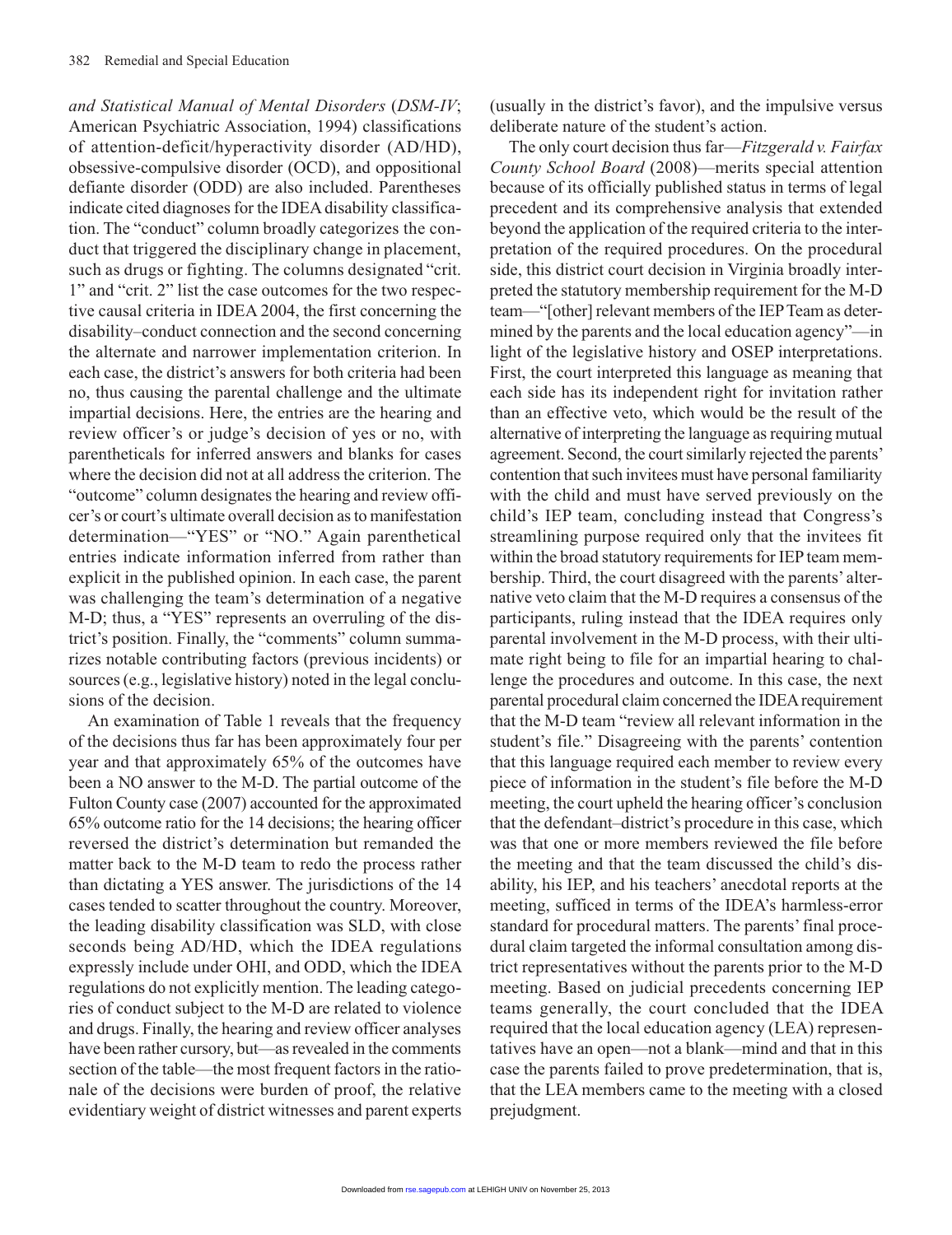As for the substantive side of the M-D in this case, the court agreed with the hearing officer that this high school senior's code of conduct violation, which was possession of a weapon (here, paintball guns that he and four other boys used to shoot at the school's exterior), was not a manifestation of his disability, which was ED, with various diagnoses including AD/HD, ODD, and OCD. First, the court rejected the parents' reliance on the statements in the student's IEP and in the teachers' anecdotal reports that his disability included impulsivity and his tendency to be drawn into inappropriate behaviors by his peers; the evidence was preponderant that the entire episode took several hours and that he played a leadership role in its planning and execution. Similarly, the court found much more persuasive the school psychologist's individualized information than the one-sided written reports from the parents' experts submitted subsequent to the M-D meeting. Finally, the court rejected the parents' reliance on hearing and review officer rulings, primarily the *Philadelphia* (2007) decision, concluding that they were distinguishably based in significant part on prejudicial procedural violations.

#### **Discussion**

The higher frequency of the case law concerning M-Ds under IDEA 2004 than under the previous versions of the IDEA is not surprising, but the decreased predominance of upheld "no" answers is not in line with the aforementioned OSEP prediction of "less difficulty," which in turn was based on the streamlining of the procedures and stringency of the criteria in the new IDEA. However, the relatively limited period for and, thus, much smaller sample of M-D cases and the unknown results of settled and unpublished cases under the new IDEA warrant caution in such comparisons (e.g., D'Angelo, Lutz, & Zirkel, 2004). With the same circumspection, the continued prevalence of the disability classification of SLD in M-D cases is not unexpected; students with SLD have consistently accounted for half of all special education enrollments nationally during the past decade (Zirkel, 2006a). However, the majority of decisions upholding M-Ds of "no" specifically for students with ED does not square with the common conception. The increasing proportion of M-D cases where AD/HD or ODD is an additional diagnosis is at least a potentially complicating factor, but the effect has varied widely. For example, in *Fitzgerald v. Fairfax County School Board* (2008), the court found that the evidence discounted the role of AD/ HD, concluding, "[The student] simply made a bad decision; he must now live with the consequences" (p. 562).

Procedural issues were not significant in most of the new cases, attributable in part to the streamlining effect of the new IDEA M-D provisions. An additional contributing factor, which the *Fitzgerald* case amply exemplified, is the tendency toward judicial deference to school districts in the disciplinary context. Practitioners may also be surprised that the M-D case law tends to rely on their testimony more than that of parent experts, especially where they show more familiarity with the individual characteristics and behavior of the child.

Because of its relative prevalence in the decisions (as noted in the comments column of Table 1), the single procedural factor that merits discussion is the concept of burden of proof. More specifically, this term refers to burden of persuasion, that is, which party—the parent or the district—loses when the M-D is a close call. As the *MaST* (2006) decision observed, the use of burden of persuasion in M-D cases is subject to question. Although the conception that IDEA 2004 places the burden of proof in a M-D on the parent is not uncommon in the professional literature (e.g., Arnberger & Shoop, 2006) and even extends to the House of Representatives Committee on Education and the Workforce (2005) guide, neither the IDEA legislation nor the IDEA regulations expressly address the burden of proof. In a case concerning the appropriateness of an IEP, the Supreme Court interpreted the silence in IDEA as importing the general rule that the burden of proof is on the moving party, that is, the party challenging the IEP at an impartial hearing (*Schaffer v. Weast*, 2005). However, the Court was careful to limit its ruling to the IEP issue, and subsequent lower court case law has not determined whether it extends to the M-D issue. Moreover, as the OSEP commentary accompanying the 2006 regulations clarified, the concept of burden of proof does not apply in any event at the M-D meeting as compared to subsequent adjudicative proceedings.

The case law sample is relatively limited to date. The guidance in *Doe v. Maher* (1986), the legislative history of IDEA 2004, and the OSEP interpretations that accompanied and followed the issuance of the 2006 IDEA regulations largely remain as untapped valuable resources for both the party participants in M-D meetings and any resulting IDEA adjudicative proceedings.

In any event, whether district personnel ultimately opt for the child-protective approach advocated in the bestpractice literature of the special education, they need to start with legal literacy as to not only the procedures (Yurman, Zirkel, & Dullum, 2007) but also the substance (Zirkel, 2006b, 2006c) of M-Ds under the IDEA. The legal lessons appear to include the following: